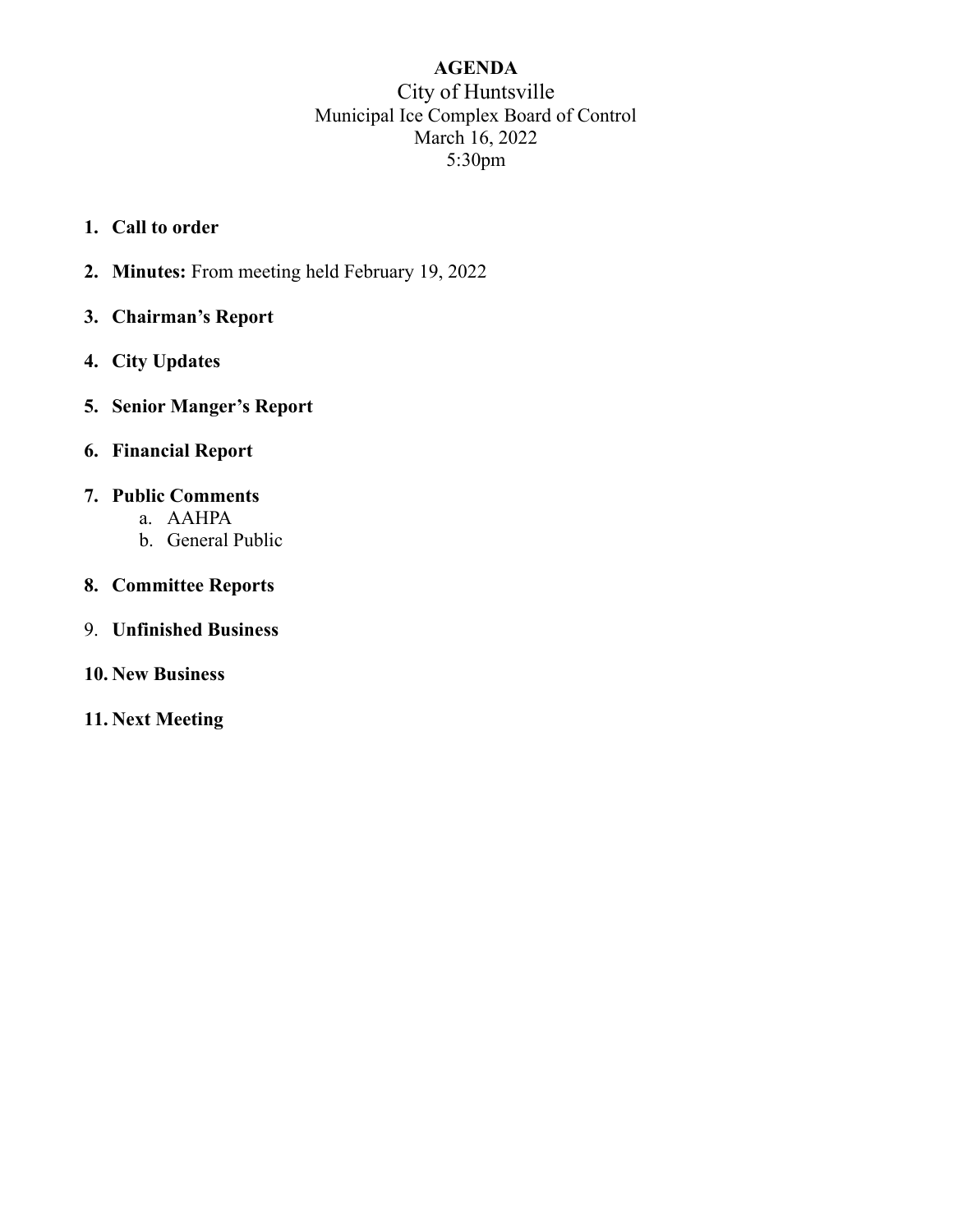### BENTON H. WILCOXON MUNICIPAL ICE COMPLEX BOARD OF CONTROL REGULAR MONTHLY MEETING

## All motions passed unanimously unless otherwise stated.

# MINUTES OF February 16, 2022:

| <b>Presiding Officer:</b>                | David Edwards                                                                                                                                                                                                                                                                                                                                                                                                                 |
|------------------------------------------|-------------------------------------------------------------------------------------------------------------------------------------------------------------------------------------------------------------------------------------------------------------------------------------------------------------------------------------------------------------------------------------------------------------------------------|
| <b>Call to Order:</b>                    | David called the meeting to order at 5:30pm.                                                                                                                                                                                                                                                                                                                                                                                  |
| <b>Board Members:</b><br><b>Present:</b> | David Edwards<br>Kim Ford<br>John Green<br>Jeremy Schreiber<br>Jan Davis<br>Sasha Sealy                                                                                                                                                                                                                                                                                                                                       |
| Absent:                                  | Dr. Tyler Kirby (excused $-$ work)<br>Mark Russell (excused – work)<br>Pat Sanders (excused – work)                                                                                                                                                                                                                                                                                                                           |
| <b>Facility Representatives:</b>         | <b>Steve Clough</b><br><b>Chantay Naeger</b><br>Dita Dotson-Bowser                                                                                                                                                                                                                                                                                                                                                            |
| <b>Hockey Representatives:</b>           | <b>Troy Skinner</b>                                                                                                                                                                                                                                                                                                                                                                                                           |
| <b>City Representatives:</b>             | James Gossett                                                                                                                                                                                                                                                                                                                                                                                                                 |
| <b>Visitors:</b>                         | None.                                                                                                                                                                                                                                                                                                                                                                                                                         |
| <b>Minutes:</b>                          | Approved.                                                                                                                                                                                                                                                                                                                                                                                                                     |
| <b>Public Comments</b>                   |                                                                                                                                                                                                                                                                                                                                                                                                                               |
|                                          | <b>a. General Public:</b> Troy Skinner spoke as Executive Director of the Alabama Amateur Hockey<br>Players Association (AAHPA). He noted that lockers in the hallway near the<br>locker rooms on Rink 2 were not secured to the wall. Mr. Skinner also provided<br>information on the plans to add AA Elite youth hockey teams to next season's<br>program. The Elite teams will be composed of players from across Alabama. |
| b. NAHA:                                 | None.                                                                                                                                                                                                                                                                                                                                                                                                                         |
| c. Skating Club:                         | The ISC was awarded an Ice Sports Industry event to be held in February 2023.                                                                                                                                                                                                                                                                                                                                                 |
| <b>Chairperson's Report:</b>             | David Edwards discussed meetings with City Council members on operations<br>at the ISC. City Council members have questions on funding the proposed rink<br>expansion.                                                                                                                                                                                                                                                        |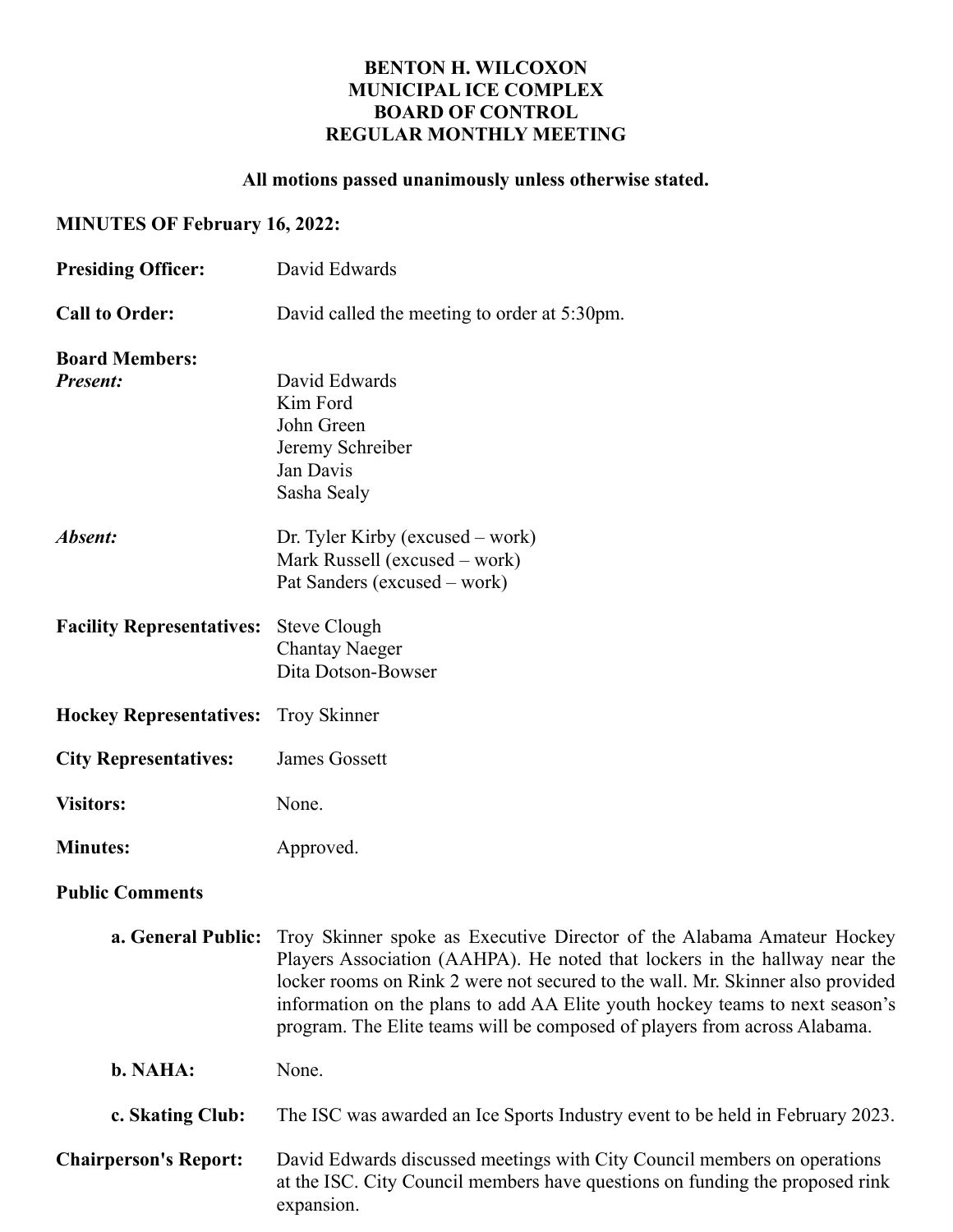| <b>City Updates:</b>        | None.                                             |                                                                                                                                                      |
|-----------------------------|---------------------------------------------------|------------------------------------------------------------------------------------------------------------------------------------------------------|
| <b>FRIA Report:</b>         | This was included in the Senior Manager's report. |                                                                                                                                                      |
|                             | Main Checking Account                             | \$<br>89.90                                                                                                                                          |
|                             | M. Dotson Sponsorship/Scholarship                 | \$<br>2,644.23                                                                                                                                       |
|                             | FRIA Curling Club                                 | \$<br>2,664.15                                                                                                                                       |
|                             | <b>FRIA Capital Improvements</b>                  | 10,887.04<br>\$                                                                                                                                      |
|                             | <b>Grand Total</b>                                | 16,285.32                                                                                                                                            |
| <b>Financial Report:</b>    | October report.                                   | Financials for October and November will be presented at the November<br>meeting. The end of fiscal year and the transition to DASH have delayed the |
| <b>Facility Financials:</b> | General Checking Account                          | \$141,671.49                                                                                                                                         |
|                             | Capital Account                                   | 26,117.37<br><sup>S</sup>                                                                                                                            |
|                             | <b>Reserves Account</b>                           | 1,515.42                                                                                                                                             |
|                             | <b>Grand Total</b>                                | \$169,304.28                                                                                                                                         |
|                             |                                                   |                                                                                                                                                      |

Senior Manager's Report: As reported.

| <b>Incident Report:</b> | As reported. |
|-------------------------|--------------|
|                         |              |

HSSTA Report: As reported.

HR Report: As reported.

Maintenance Report: As reported.

Committee Reports: On Tuesday, March 8th the Strategic Planning Committee met with John Hamilton. This meeting was extremely informative for both sides - the City and the ice user groups as John Hamilton received a better understanding of the needs and the urgency for the new facility as it relates to the growth for all ice user groups and the public at large. Conversely, the user groups were informed about why the new facility would be built in John Hunt Park as well as the process for budgeting.

> John Hamilton informed the strategic planning committee that the new facility (3rd sheet of ice for hockey and figure skating as well as a designated sheet of ice for curling) would be built in John Hunt Park for several reasons. It's not only been part of the City's original master plan, but also for efficiency reasons when tournaments and competitions are hosted. John said that if individuals want a rink built out west, then the City of Madison would need build the facility as it would primarily be serving the residents of Madison.

> John Hamilton instructed the strategic planning committee to approach the new facility as a math problem with respect to hours of usage. That is, of the number of hours of ice time that is currently available, each user group must show the number of hours currently used per week, as well as project how many hours would be needed/used with the addition of a 3rd sheet (taking into consideration the anticipated growth of each user group over the next couple of years). FYI… this includes the ability to host camps, tournaments, competitions and other type events related to each user group too with the expansion.